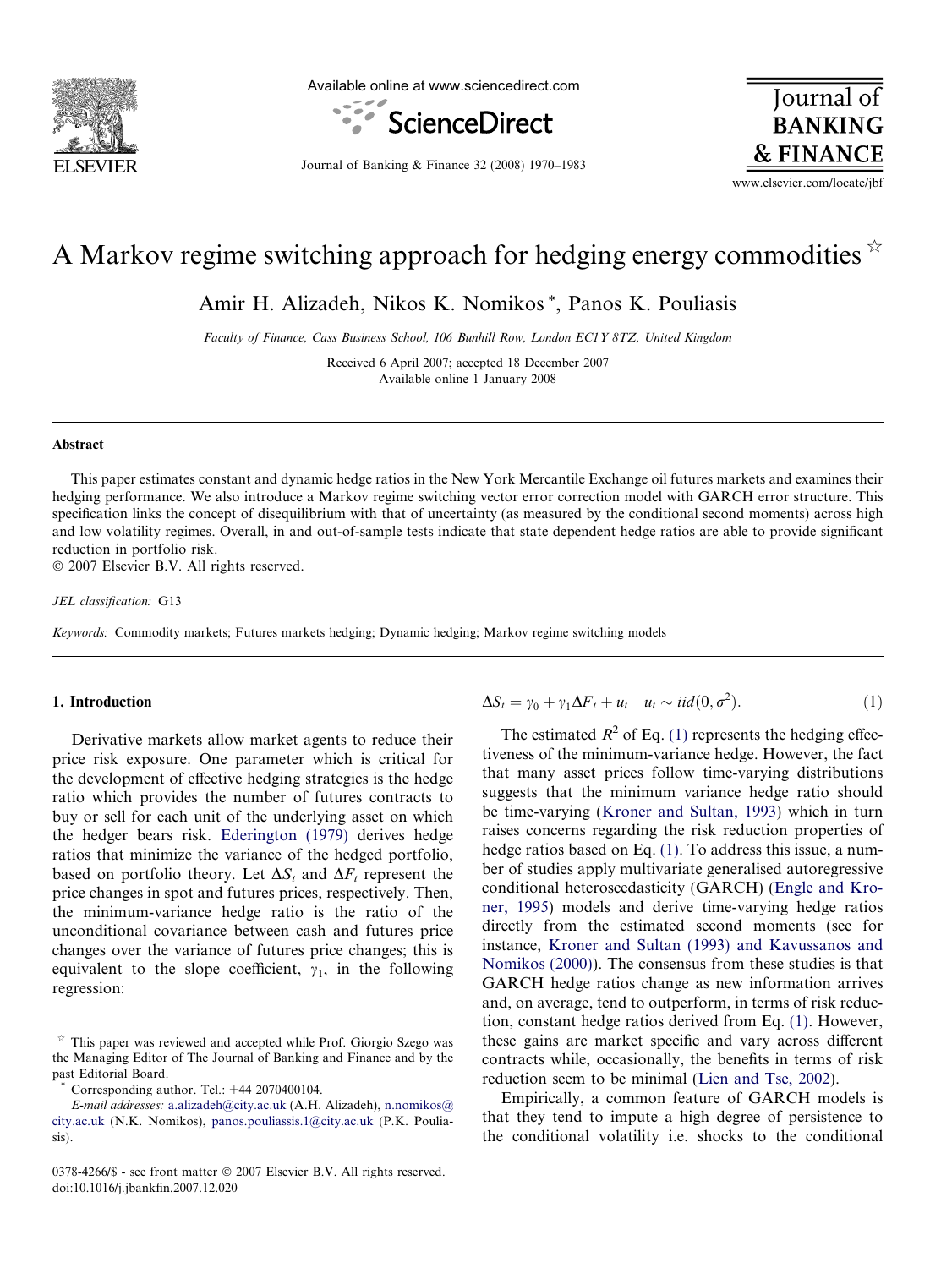variance that occurred in the distant past continue to have a nontrivial impact in the current estimate of volatility. [Lamoureux and Lastrapes \(1990\)](#page--1-0) associate these high levels of volatility persistence with structural breaks in the volatility process. Another study by [Wilson et al. \(1996\)](#page--1-0) shows evidence of sudden changes in the unconditional volatility of oil futures contracts. During the period 1984–1992, three major shifts in volatility are detected and are attributed to the nature and magnitude of exogenous shocks (OPEC policy changes, Iran-Iraq conflict, Gulf War and extreme weather conditions). [Fong and See \(2002, 2003\)](#page--1-0) also report significant regime shifts in the conditional volatility of crude oil futures contracts, which tend to dominate the GARCH effects. In addition, they find that in a high variance regime a negative basis is more likely to increase the regime persistence than a positive basis and associate volatility regimes with specific market events. [Sarno and](#page--1-0) [Valente \(2000\)](#page--1-0) provide a further dimension to the literature using a multivariate extension of the markov regime

switching (MRS) model proposed by [Hamilton \(1989\)](#page--1-0) [and Krolzig \(1999\)](#page--1-0). They find that the relationship between spot and futures is regime dependent and MRS models can explain this relationship better than simple linear models. The evidence presented above suggests that by allowing the volatility to switch stochastically between different pro-

cesses under different market conditions, one may obtain more robust estimates of the conditional second moments and, as a result, more efficient hedge ratios compared to other methods such as GARCH models or OLS. For instance, [Alizadeh and Nomikos \(2004\)](#page--1-0) examined the hedging effectiveness of FTSE-100 and S&P 500 stock index futures contracts, using MRS models for the estimation of dynamic hedge ratios. Allowing Eq. [\(1\)](#page-0-0) to switch between two state processes, they provided evidence in favour of those models in terms of variance reduction and increase in utility both in- and out-of-sample. Similarly, [Lee and Yoder \(2007a\)](#page--1-0) extend the univariate MRS– GARCH model of [Gray \(1996\),](#page--1-0) to a state dependent multivariate GARCH model. They apply their model to the corn and nickel futures markets and they report higher, yet insignificant, variance reduction compared to OLS and single regime GARCH hedging strategies. Similar results are obtained from the [Lee and Yoder \(2007b\)](#page--1-0) MRS model of time-varying correlation (MR–TVC– GARCH) as applied to the Nikkei 225 and Hang Seng index futures.

This paper investigates the hedging effectiveness of the MRS models for the WTI crude oil, unleaded gasoline and heating oil futures contracts traded on NYMEX. In doing so, it contributes to the existing literature in a number of ways. First, we extend the univariate MRS model in the hedging literature by introducing, for the first time, a regime switching vector error correction model (VECM) with GARCH error structure, which includes in the mean equation the cointegrating relationship between spot and futures prices. Empirical evidence suggests that if spot and futures prices are cointegrated, omitting the equilibrium relationship will lead to misspecification problems by underestimating the true optimal hedge ratio (see for instance [Kroner and Sultan, 1993; Ghosh, 1993; Lien,](#page--1-0) [1996](#page--1-0)).

The inclusion of the error correction mechanism in the regime switching framework will thus enable us to examine whether the speed of adjustment of spot and futures prices to the long-run relationship changes across different regimes. The motivation for this stems from the fact that since the relationship between spot and futures prices changes over time, the adjustment to the equilibrium process should also be time-dependent. This in turn introduces an informative link between volatility and cointegration allowing for both time dependency and asymmetric behaviour across different states in the market. Our paper therefore is different from the [Lee and Yoder \(2007a\)](#page--1-0) Switching BEKK study in the sense that our model also allows for switching in the error correction coefficients.

In addition, we evaluate the hedging effectiveness of the proposed model using both in- and out-of-sample tests. The performance of the MRS hedge ratios is compared to that of alternative hedge ratios generated from a variety of models that have been proposed in the literature and is assessed in terms of variance reduction, increase in utility and reduction in the value-at-risk for a given position. This way we provide robust evidence on the performance of the proposed hedging strategy. Finally, in addition to providing evidence on the statistical significance of the hedging performance from the competing models using [White's](#page--1-0) [\(2000\)](#page--1-0) Reality Check, we also address the issue of downside risk by examining whether the effects of mean-variance hedge ratios differ between long and short hedges.

The structure of this paper is as follows. Section 2 presents the minimum-variance hedge ratio methodology and demonstrates the MRS-BEKK model estimation procedure. In Section [3,](#page--1-0) the data and their properties are described. Section [4](#page--1-0) discusses the empirical results. This is followed by an evaluation of the hedging effectiveness of the proposed strategies in Section [5;](#page--1-0) Section [6](#page--1-0) describes the reality check for data snooping bias. Section [7](#page--1-0) provides a note on downside risk and finally, conclusions are given in the last section.

#### 2. Markov regime switching garch models and hedging

Market participants in futures markets choose a hedging strategy that reflects their individual goals and attitudes towards risk. The degree of hedging effectiveness in futures markets depends on the relative variation of spot and futures price changes as well as the hedge ratio. The hedge ratio that minimises the variance of the hedge portfolio is derived as the slope coefficient of spot price changes on futures price changes, as in Eq. [\(1\)](#page-0-0). This can also be expressed as

$$
\gamma_1 = \frac{\text{Cov}(\Delta S_t, \Delta F_t)}{\text{Var}(\Delta F_t)}.
$$
\n(2)